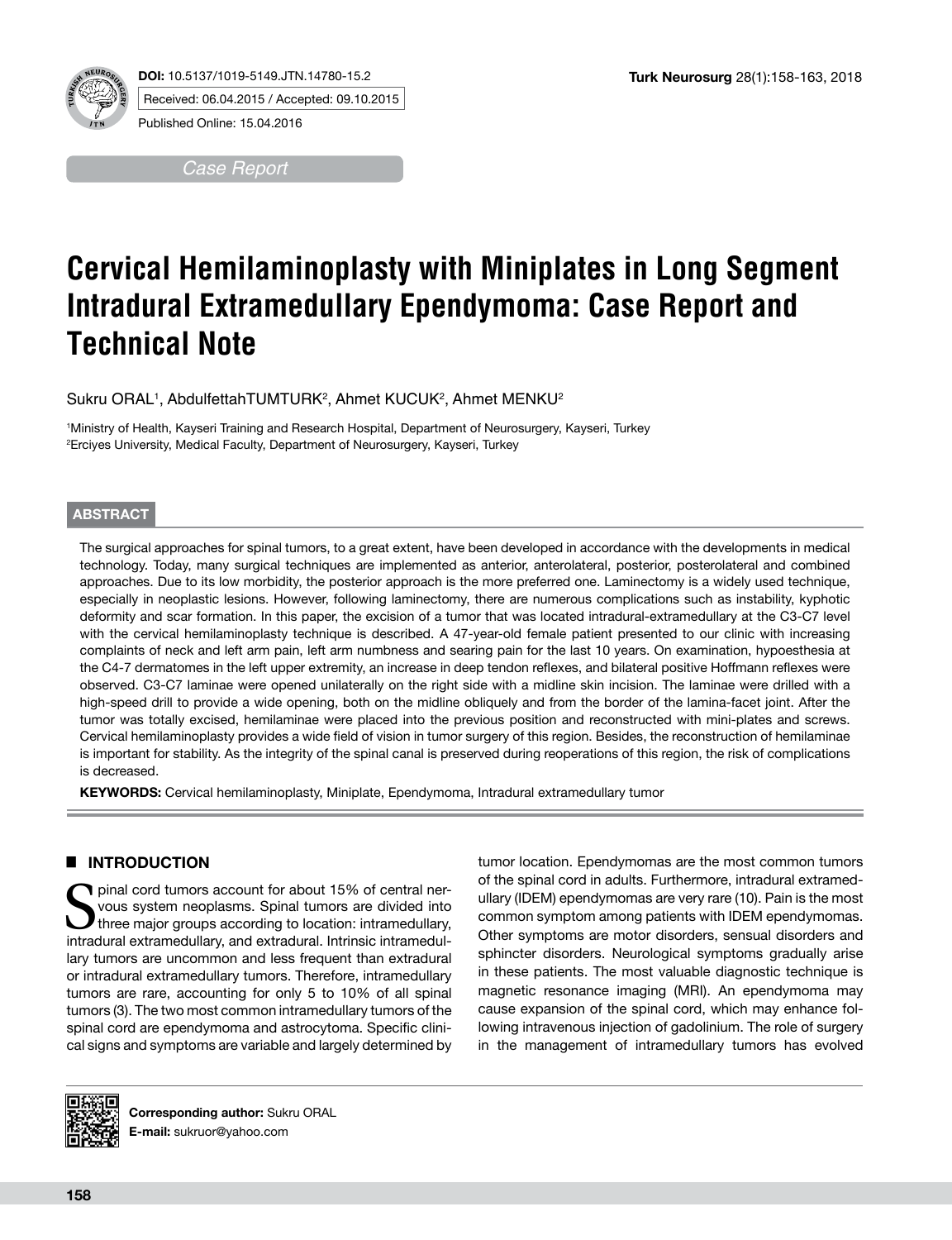significantly in recent years. The surgical approach to spinal tumors has therefore also significantly improved due to the developments in technology. Anterior, anterolateral, posterior, posterolateral and combined surgical techniques are currently used. The posterior approach is mostly preferred because of the lower morbidity.

Laminectomy is a widely used method in spinal neoplastic lesions. The load in the cervical region is carried on the anterior column at a rate of 36% while 64% is on the posterior column on the facets (15). Thus, damage to the posterior tension band (interspinous ligaments, supraspinous ligament and ligamentum flavum) affects stability negatively. Similarly, the risk of kyphotic deformity and formation of a postlaminectomy membrane is increased after laminectomy. The rate of kyphotic deformation is very high, especially in the pediatric age group.

In this article, we present a case of intradural extramedullary ependymoma that was treated with a different surgical technique

## █ **CASE REPORT**

A 47-year-old female patient who had been experiencing increasing neck and left arm pain, numbness in the left arm and searing pain complaints for the last 10 years presented to our clinic. The physical and neurological examination revealed hypoesthesia in the left upper extremity at C4-7 dermatomes, an increase in bilateral deep tendon reflexes, and bilateral positive Hoffmann reflexes. On cervical MRI, an intraduralextramedullary tumor at the C3-C7 level was detected and the patient was operated on (Figure 1A-C).

The case underwent surgery in the prone position under general anesthesia. The head was fixed with a Mayfield skull-pin head holder (Mayfield head-holder; OMI surgical products, Cincinnati, OH, USA). The level was determined with fluoroscopy. A posterior longitudinal incision was made in the midline. Unilateral subperiosteal dissection of paravertebral muscles was conducted to display facet joints of hemilaminae. Using the microscope, C3-C7 hemilaminae were cut from the base of the spinous process obliquely on the midline and from the border of laminae-facet joints with a high-speed drill (Figure 2). Then, five hemilaminae were removed totally by releasing the ligamentum flavum (Figure 3A, B). Afterward, the dura was opened by linear excision and the tumor was totally removed (Figure 4A, B). After closure of the dura mater, the mini-plates were placed out of the surgical area on C3- C7 hemilaminae (Figure 5). Subsequently, these hemilaminae were reconstructed in their original positions with mini screws (Figure 6). Then, the surgical site was closed properly.

The duration of the surgery was 170 minutes and the total blood loss was 150 cc. The tumor was totally removed. The histopathological diagnosis of the tumor was reported as ependymoma, World Health Organization (WHO) Grade II. Histologically, the tumor cells were characterized by round, oval nuclei, moderate hyperchromasia and a wide eosinophilic cytoplasm. There was no nuclear pleomorphism, and mitotic activity was absent. Perivascular pseudorosettes and rosettes were seen. The cells were immunoreactive for glial fibrillary acidic protein and epithelial membrane antigen. Ki-67 indicated a mitotic index of nearly 1%. These findings confirmed the diagnosis of ependymoma, WHO grade II (Figure 7A, B). On the postoperative  $12<sup>th</sup>$  month MRI, no recurrence or residual tumor was detected (Figure 8A, B). No instability was detected on dynamic x-ray films (hyperflexion-hyperextension) taken at the postoperative 12<sup>th</sup> month (Figure 9). The patient had no complaints in the postoperative period except for numbness in the upper left extremity.

### █ **DISCUSSION**

Total laminectomy is a widely used technique in posterior cervical surgery. Chronic neck pain, instability and kyphosis are the most prominent problems after laminectomy. Besides, the serious complications of laminectomy are the formation of scar tissue due to post-laminectomy membrane and neurological impairment (4,6,11,13,14,16). Katsumi et al. reported cervical instability in 20% of the patients who underwent wide laminectomy for resection of spinal cord tumors and blamed



**Figure 1:** Preoperative Magnetic Resonance Imaging scans. **A)** T2 sagittal image, **B)** T1 sagittal image with contrast, **C)** T1 axial image with contrast.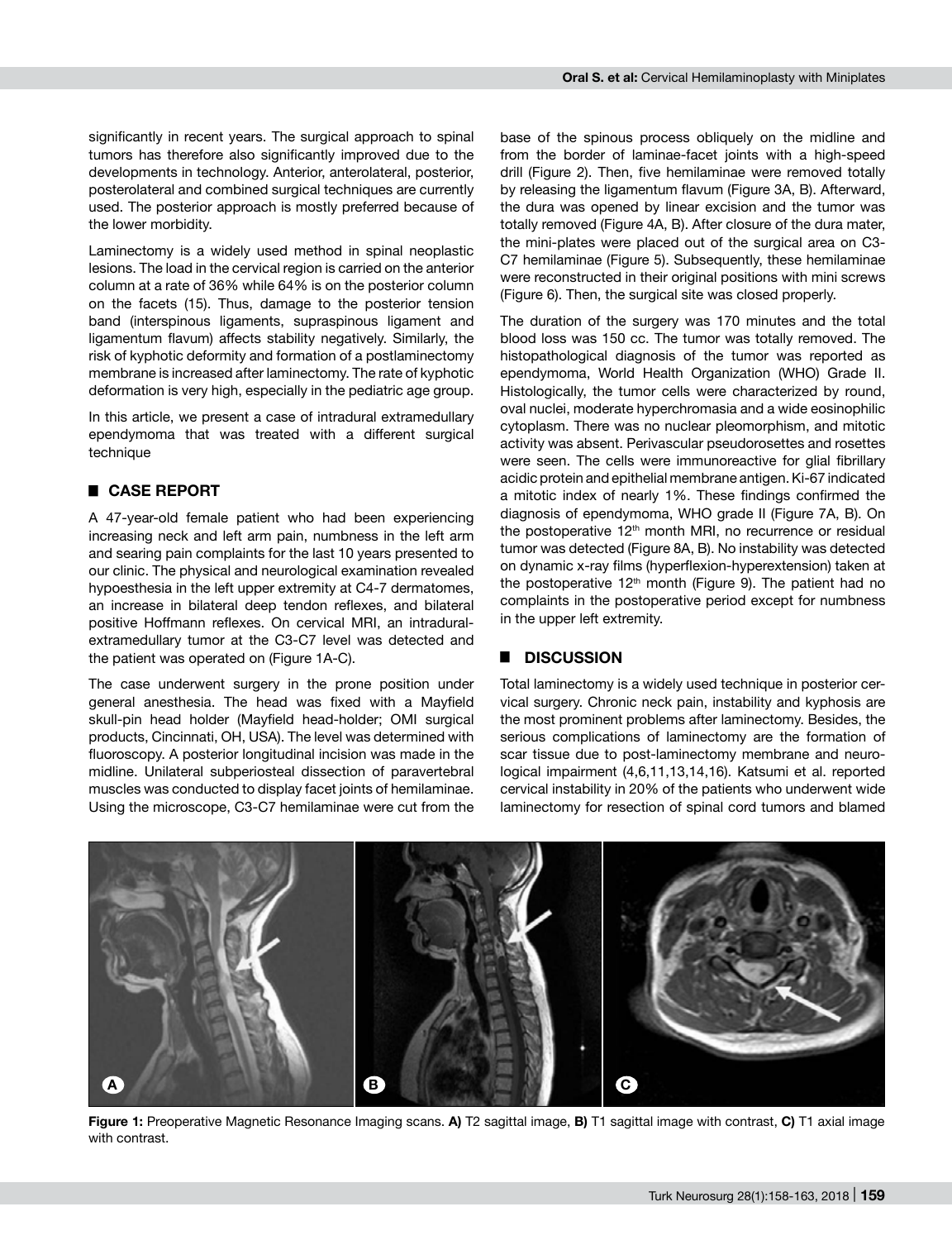





**Figure 3: A)** Appearance of the removed hemilaminae, **B)** Cervical spinal cord.



**Figure 4: A)** Appearance of the intradural-extramedullary spinal tumor, **B)** Closure of the dura mater.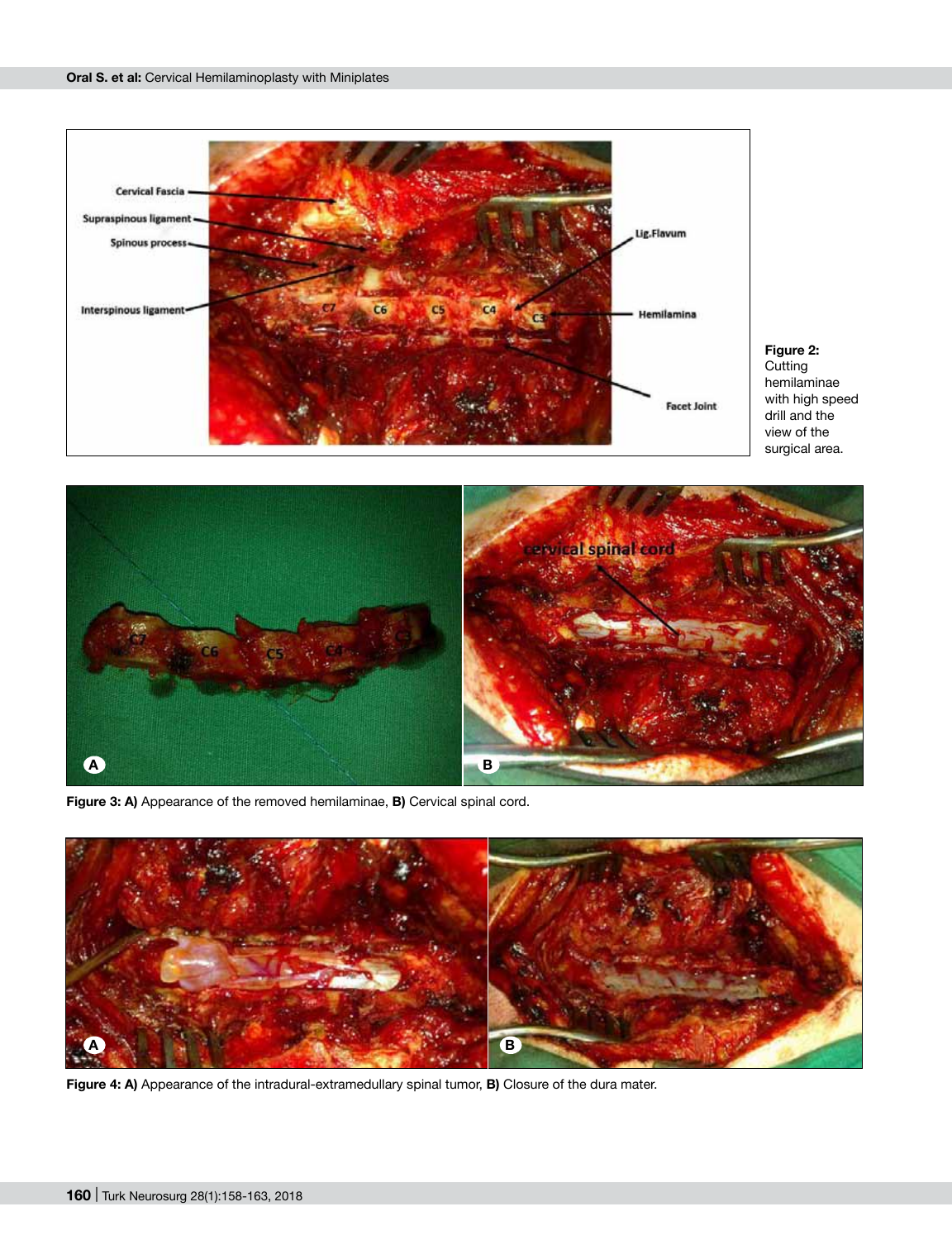

**Figure 5:** Miniplates placed outside the surgical area on the hemilaminae.



**Figure 6:** The reconstruction of the hemilaminae to the original position.



Figure 7: A) Perivascular pseudo-rosettes and rosettes are shown around a central lumen. B) Immunohistochemistry of epithelial membrane antigen (EMA) in ependymoma.



Figure 8: Postoperative 12<sup>th</sup> month MRI. **A)** T2 sagittal image, **B)** T1 sagittal image with contrast.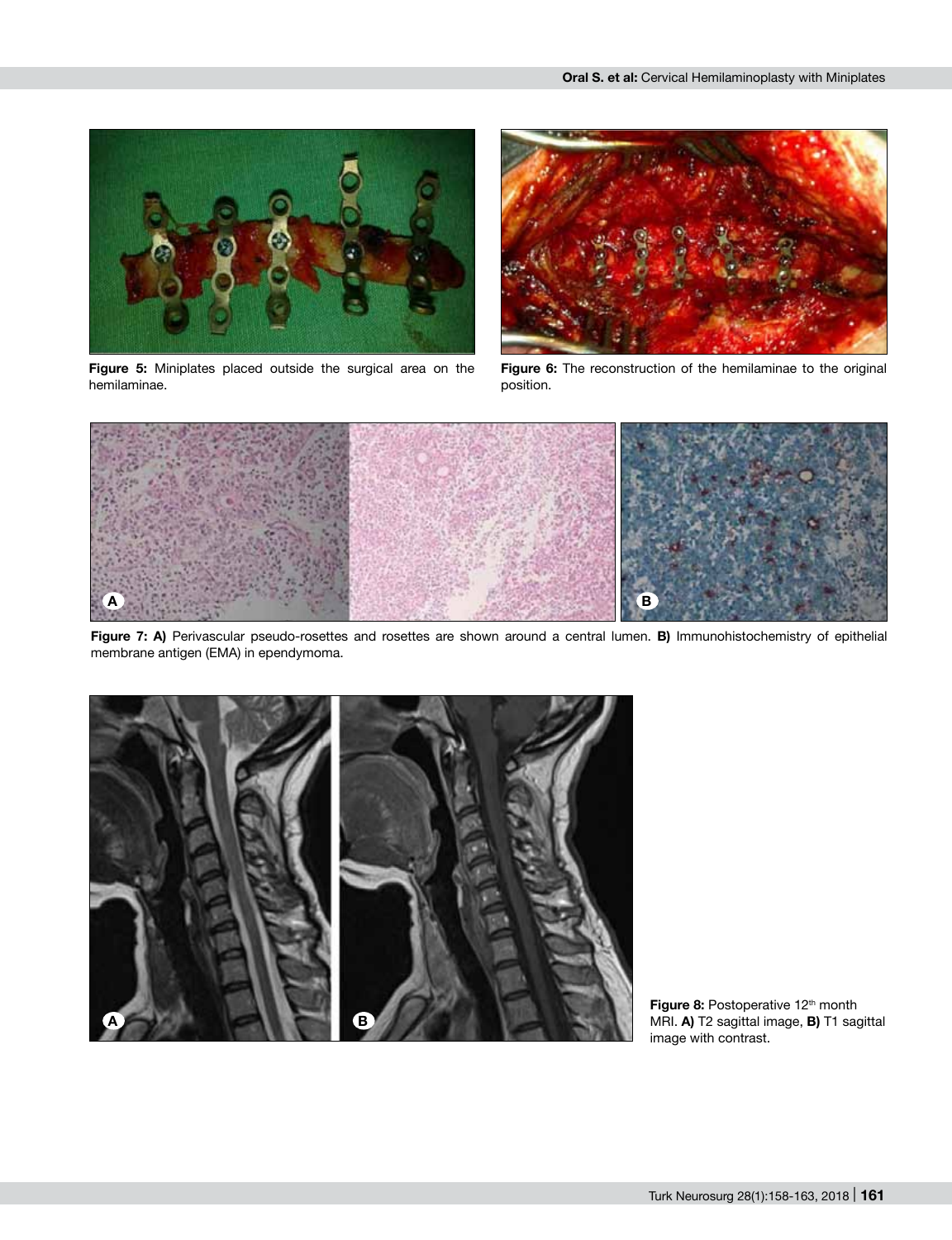

Figure 9: Postoperative 12<sup>th</sup> month roentgenogram and computed tomography.

the inclusion of C2 in the laminectomy and facet joint destruction for the development of cervical instability (9). Total laminectomy operations are contraindicated in children due to risk of kyphosis in the long-term and instability and also for adults with a kyphotic neck (1,17). The prevalence of postoperative spinal deformities after laminectomy is reported to be 42%, 24% of which are reported to be kyphotic deformities and 18% of which are reported to be plain deformities. Postoperative spinal deformities may be either symptom-free or progressive. Postoperative spinal deformities are progressive, especially in patients with an ossified posterior longitudinal ligament (OPLL). Due to a lack of OPLL, there is an increase in lordosis. On the contrary, when lordosis decreases, the spine stretches and moves to the front side. Upper cervical kyphosis is not seen in lower laminectomies under the C3 level. However, kyphotic angulation is seen at lower cervical levels, and leads to S-type deformity (7).

To eliminate hese disadvantages, the cervical hemilaminectomy technique is implemented and the preservation of stability with sagittal reconstruction is aimed (5,12). In the hemilaminectomy technique, the paravertebral muscles are dissected unilaterally and the contralateral muscles are preserved. This technique contributes to the stability by preserving interspinous and supraspinous ligaments (5). Besides, the shorter duration of operation and preservation of contralateral muscles decrease the perioperative blood loss (5,12). In our case, with this surgical technique, the contralateral muscles were preserved and our perioperative blood loss was measured as 150 cc.

Kato and Kaneko, in their cervical hemilaminoplasty technique for spinal tumor surgery, reported preservation against scar tissue formation after post-laminectomy (8). In case of recurrence, new surgical techniques will be safe compared to laminectomy. They reported the average duration of operation as 286 minutes. We measured the duration of operation as 170 minutes for the present case (8). In the surgical technique that was defined by Kato and Kaneko, primarily the T-Saw with intravenous catheter inside is passed under the lamina. Later, the spinous process and the capsule of the facet joint are cut (8). There is therefore a risk of damage to neural tissues during the cutting process. In this study, worsening of radicular motor function was observed in two cases. There is no risk for neural tissue in our technique. The cutting of laminae is performed on the laminae and the ligamentum flavum. Otherwise, the lamina is cut obliquely at pars interarticularis using the T-saw and the spatula in Kato's Technique (8). In our opinion, this method damages the facet joints. Our method is therefore more stable and less invasive than the Kato's Technique. In our technique, the volume of the removed bone during the surgery was low. Furthermore, multi-level cervical hemilaminectomy surgery cannot be performed at the same time in Kato's Technique. By this technique, one can not cut more than one hemilamina in the same surgery. Yet, we cut five hemilaminae in the same session using a high-speed surgical drill in our surgery. Therefore, our technique can also be applied easily in a shorter time.

Although ependymoma has been reported as a frequent intramedullary tumor or as a tumor arising from the conus medullaris or filum terminale, the intradural extramedullary location of this glial lesion is exceptional (2,3,10). Our case is therefore important for the literature.

#### █ **CONCLUSION**

We report a rare case of IDEM ependymoma of the cervical spine. The application of cervical hemilaminoplasty technique with mini-plates and screws provides a wide area of vision in intradural tumor surgery of the cervical region. Spinal stability is also preserved with this technique by preserving the integrity of the spinal canal. Furthermore, the complication risk of re-operations will be decreased. Compared to other techniques, the firstly implemented technique by our surgical team is easier to use for reconstruction of hemilaminae, needs a shorter duration and has the advantages of being a stable and minimal invasive approach.

#### █ **REFERENCES**

- 1. Bell DF, Walker JL, O'Connor G, Tibshirani R: Spinal deformity after multiple-level cervical laminectomy in children. Spine 19: 406-411, 1993
- 2. Cerase A, Venturi C, Oliveri G, De Falco D, Miracco C: Intradural extramedullary spinal anaplastic ependymoma. Case illustration. J Neurosurg Spine 5: 476, 2006